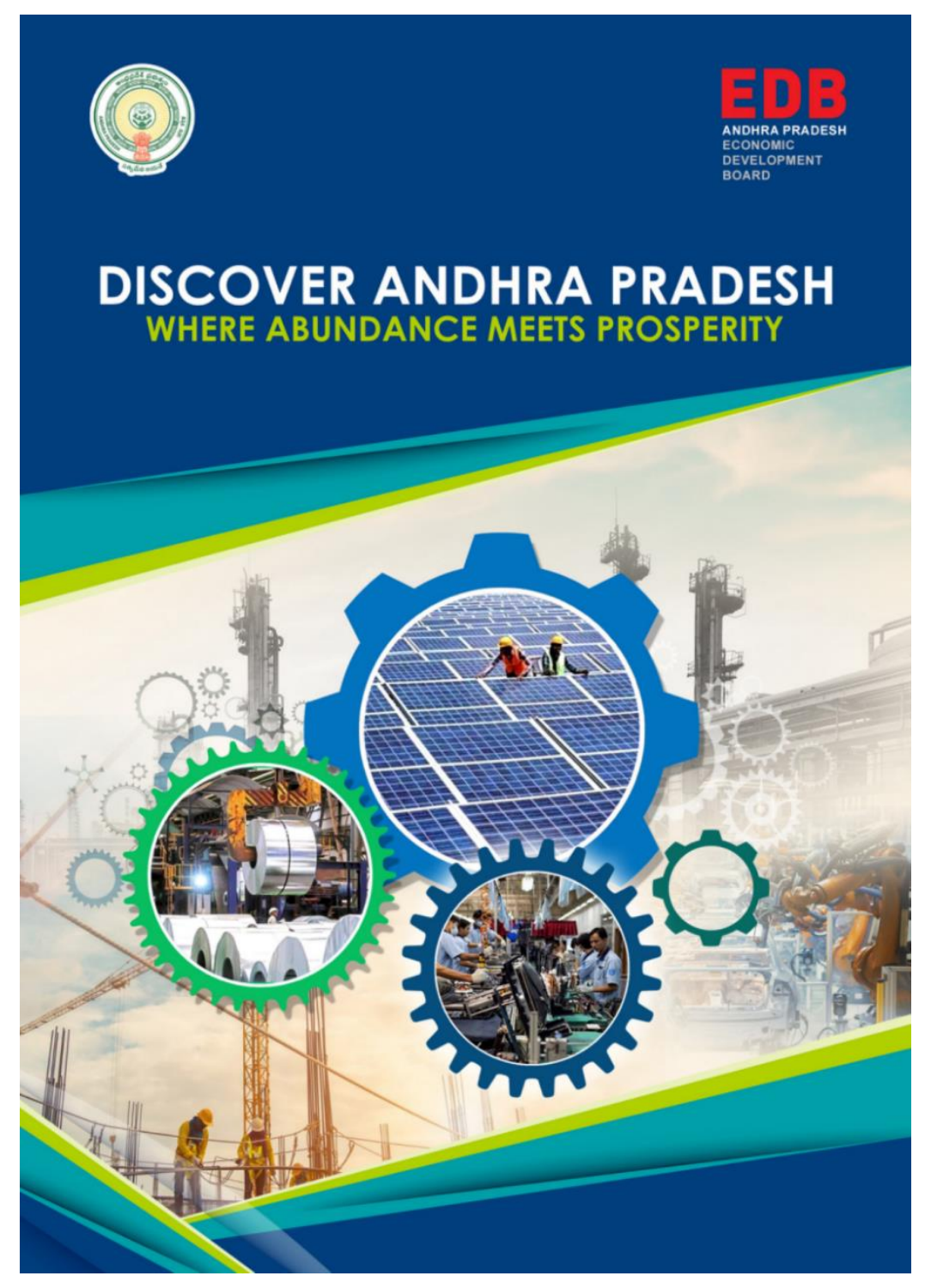



#### **AP ELECTRONICS POLICY 2021 – 24**



## PRODUCTION LINKED INCENTIVE AT YSR EMC

**Eligibility:** Investments above INR 100 Cr. or employment above 1,000



#### **Incentive rate** Up to 5% on incremental sales over base year



#### **Incentive duration**

**Incentive disbursement**

10 years subsequent to base year with a cap of 10% of FCI perannum



#### **Base year** Financial Year 2021-22 shall be treated as the base year



Incentive installment would be disbursed after firm has been in production for at least 2 Financial Years

### **Electronics Marquee Investments**



**Panasonic** 



**Mobiles** 



**CETC** 电科软信

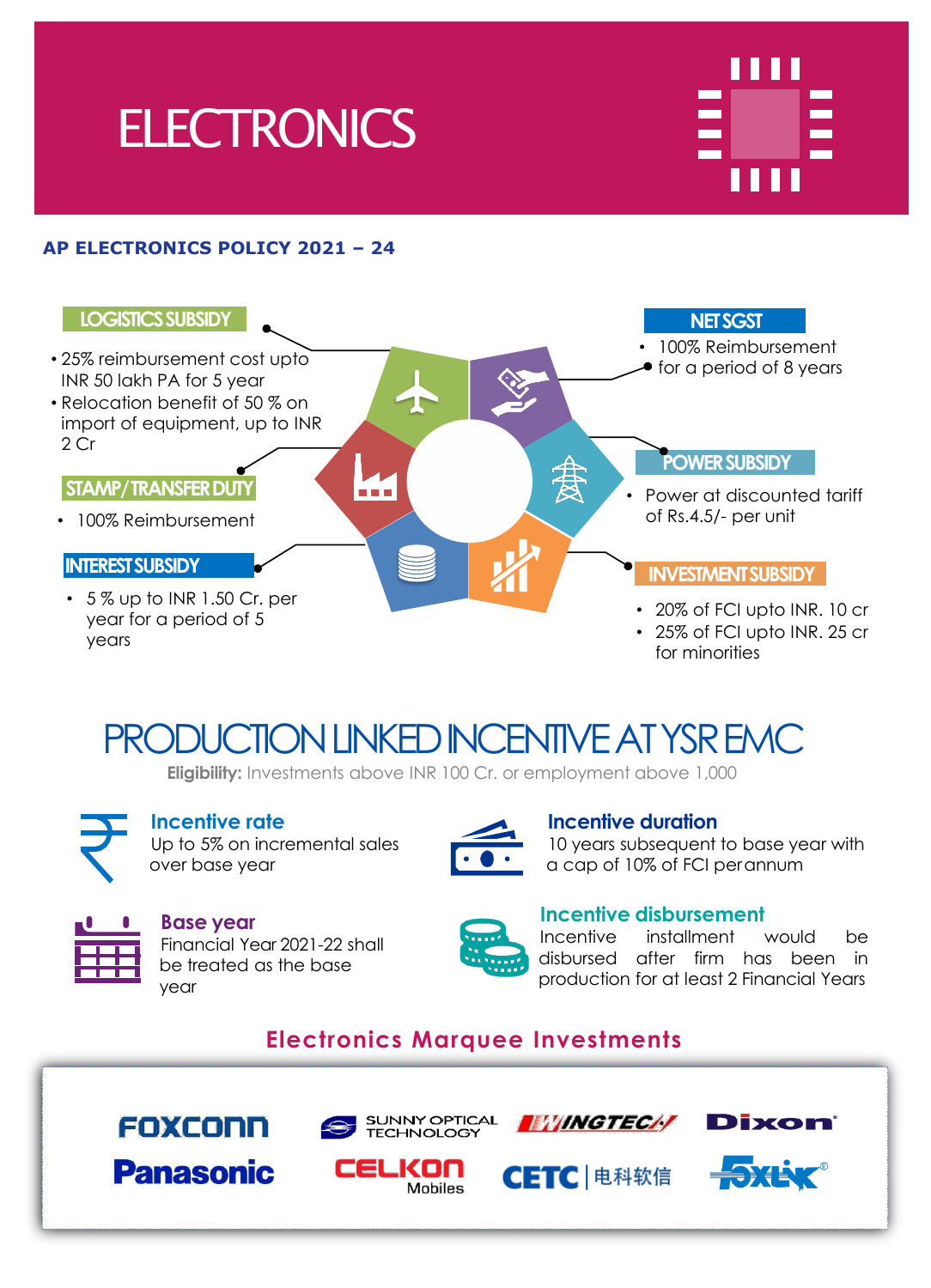

#### **Sri Mekapati Goutham Reddy**

Minister for Investments, Infrastructure, Industries, Commerce, IT & Skill Development & Training [goutham.mekapati@ap.gov.in](mailto:goutham.mekapati@ap.gov.in)

**Sri R. Karikal Valaven, IAS** Special Chief Secretary to Government, Industries, Commerce, Infrastructure & Investments Department [splcs-inds@ap.gov.in](mailto:splcs-inds@ap.gov.in)



**Sri JVN Subramanyam, IAS** Chief Executive Officer, APEDB Director, Industries, Commerce, & Export Promotion Vice Chairman and Managing Director, APIIC [ceo@apedb.co.in](mailto:ceo@apedb.co.in)

#### **SECTOR SPECIALISTS**

**Sector Expert Electronics Mr. Viswadutt Poduri** + 9 1 8 4 5 4 8 2 7 8 8 8 [viswadutt.p@apedb.co.in](mailto:viswadutt.p@apedb.co.in)

**Sector Expert Electronics Mr. Savan Tirthe** + 9 1 9 53 5 48 4 42 4 [savan.tirthe@apedb.co.in](mailto:savan.tirthe@apedb.co.in)

#### **www.apedb.gov.in**

#### **INTERNATIONAL DESKS**

#### **AMERICAS & CANADA Mr. Savan Tirthe**

+91 9535484424 usa-desk@apedb.co.in

#### **VIETNAM**

**Ms. Amuktha Meher** +91 9492390958 vietnam-desk@apedb.co.in

#### **SINGAPORE**

**Mr. Rameshwar Kumawath** +91 8919063338 singapore-desk@apedb.co.in

**AUSTRALIA**

#### **Mr. Viswadutt Poduri** +91 8454827888 austalia-desk@apedb.co.in

#### **GERMANY**

**Mr. Savan Tirthe** +91 9535484424 germany-desk@apedb.co.in

#### **SWEDEN Mr. Rameshwar Kumawath** +91 8919063338 sweden-desk@apedb.co.in

**MIDDLE EAST Mr. Rizwan Nabi**

+91 8746961288 uae-desk@apedb.co.in

#### **UNITED KINGDOM Mr. Viswadutt Poduri** +91 8454827888 uk-desk@apedb.co.in

**TAIWAN Mr. Savan Tirthe** +91 9535484424 taiwan-desk@apedb.co.in **FRANCE Mr. Viswadutt Poduri** +91 8454827888 france-desk@apedb.co.in

**JAPAN Mr. Viswadutt Poduri** +91 8454827888 japan.desk@apedb.co.in

**SOUTH KOREA Mr. Ambedkar Miriyala** +919010362429 s.korea-desk@apedb.co.in

**ANDHAR PRADESH ECONOMIC DEVELOPMENT BOARD** APIIC Towers, Plot No-1, IT Park, Mangalagiri, Guntur (Dist), AP-522503 Email ID: ceo@apedb.co.in, Website: [www.apedb.gov.in](http://www.apedb.gov.in) , Ph: +91 866 2530665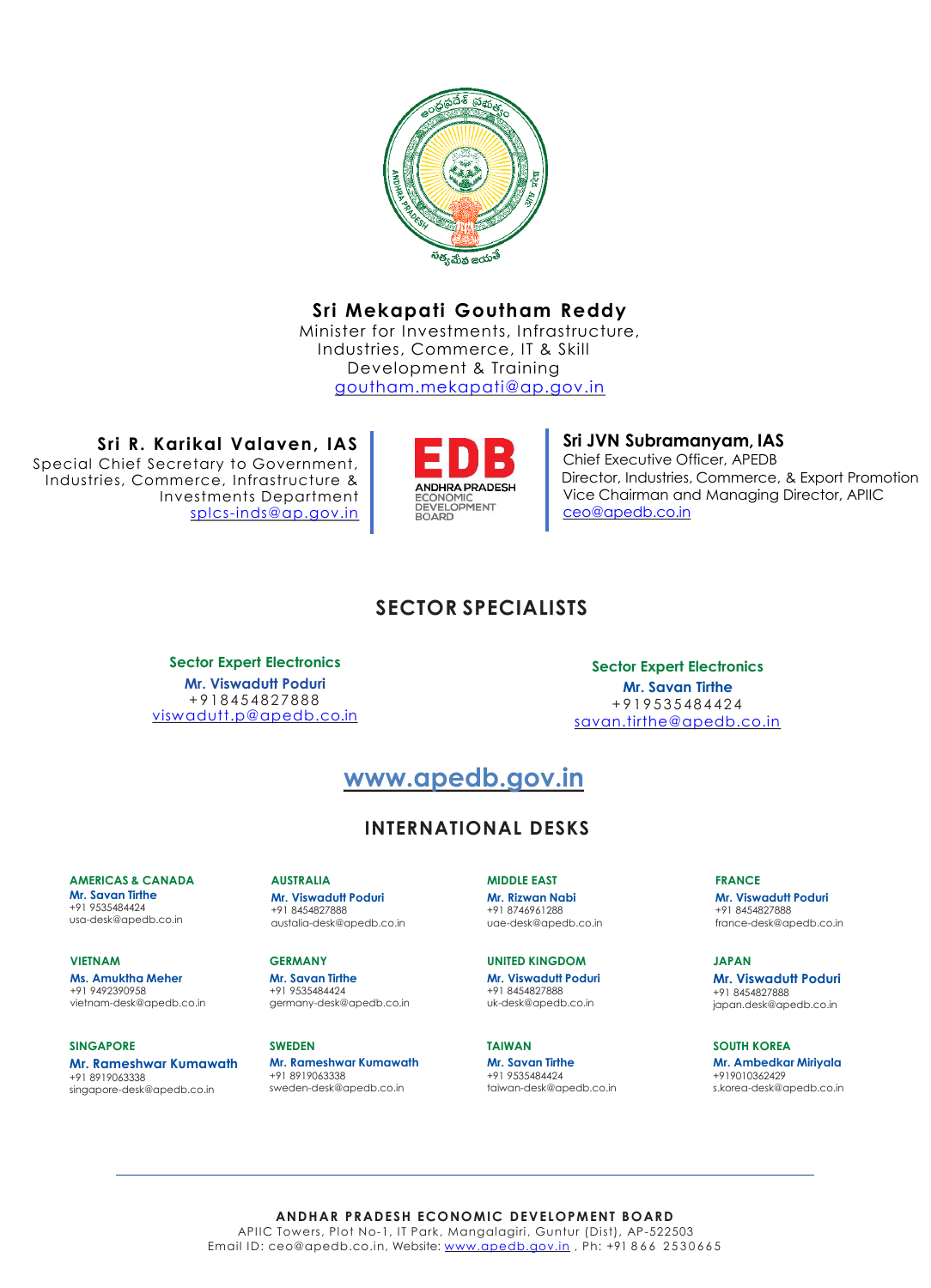#### **GOVERNMENT OF ANDHRAPRADESH ABSTRACT**

ITE&C Department - IT Promotion– Andhra Pradesh Electronics Policy 2021-24 – Orders – Issued.

#### **INFORMATION TECHNOLOGY, ELECTRONICS & COMMUNICATIONS (PROMOTIONS) DEPARTMENT**

**G.O.Ms.No.5 Date.17-05-2021. Read the following**

- 1. G.O. Ms. No. 16, IT,E&C Department, dated 09.09.2014
- 2. G.O. Ms. No. 7, IT,E&C Department, dated 06.04.2015
- 3. G.O. Ms. No. 20, IT,E&C Department, dated 22.09.2016
- 4. G.O. Ms. No. 17, IT,E&C Department, dated 27.09.2018
- 5. e-File no. ITC54/2/2020-GROUP CEO-APEITA-Electronics Policy from ITE&C (Promotion Wing) Department, Government of Andhra Pradesh

\*\*\*\*

#### **ORDER:**

The Indian market for electronics goods stood at USD 118.2 Billion in the year 2019-20 and is expected to quadruple to USD 400 Billion by 2025, driven by growth in income levels and higher disposable incomes. Mobile phones, Industrial electronics, Strategic electronics are some of the major sub-sectors in electronics with growth potential in India.

 Electronics manufacturing has become one of the fastest growing manufacturing industries in the world with a global production of about USD 2 Trillion in 2017-18. While traditionally countries such as China, South Korea and Taiwan have led the manufacturing output, the fast-changing trade equations between major economies worldwide combined with the supply chain rearrangements as a result of COVID-19 pandemic are causing investments to flow into countries such as India, Malaysia, Thailand and Vietnam. The Electronics System Design and Manufacturing (ESDM) sector currently provides employment to about 20 lakh people in the country and the Government of India in its National Policy for Electronics 2019 highlighted the strategic importance of electronics manufacturing and set a target to produce 1 billion mobile handsets by 2025.

#### **Context for AP Electronics Policy:**

 In view of the potential for fast growth and generation of large scale employment in the sector, the State of Andhra Pradesh has identified Electronics manufacturing as a focus area and aims to create employment for citizens of Andhra Pradesh. In this context, there is a need for a holistic policy framework for Electronics sector in Andhra Pradesh to compete with other States which have an existing Electronics ecosystem along with attractive incentives and tap into investments coming to India.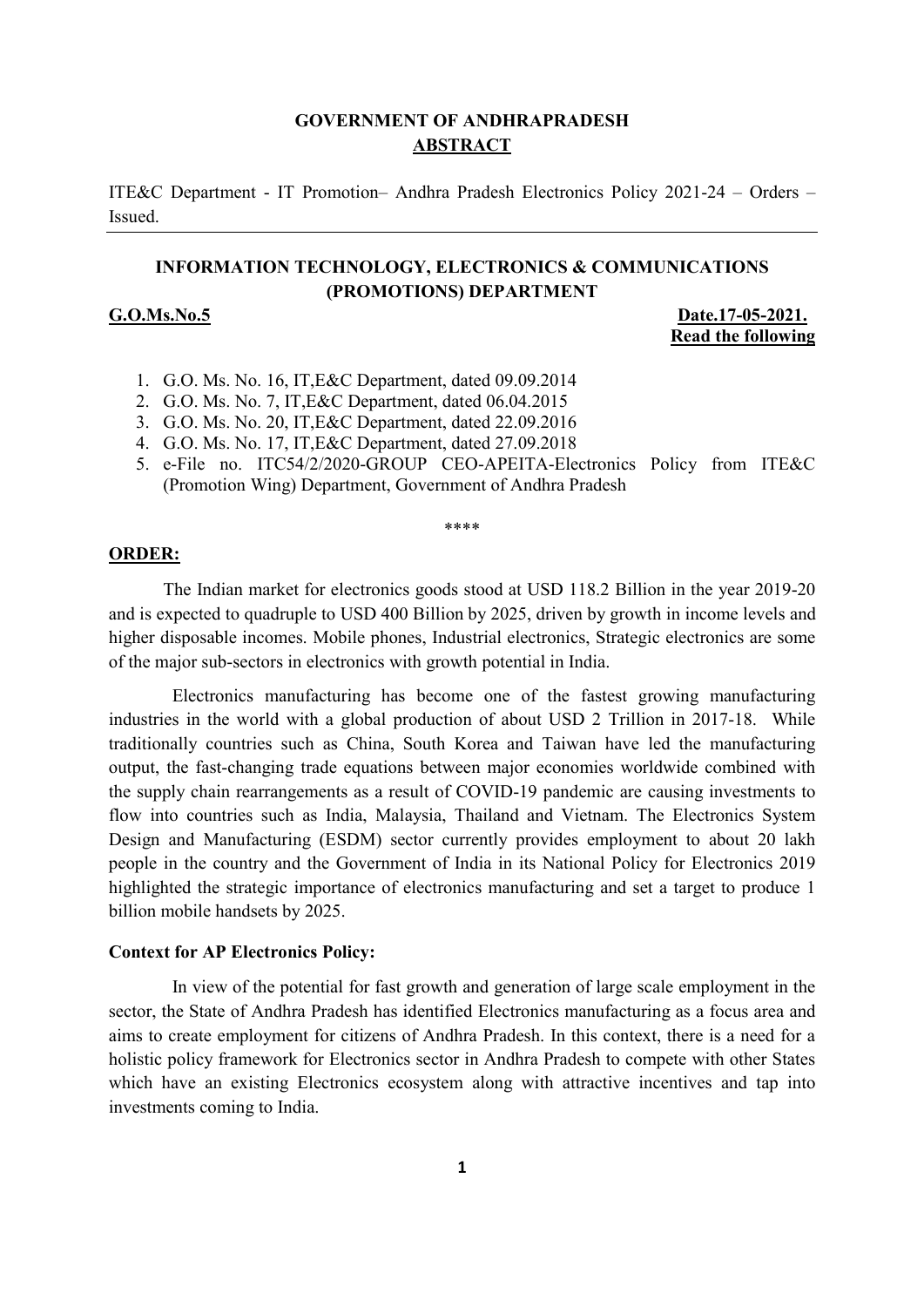#### **AP Electronics Policy 2021-24:**

#### **1. Definitions**

- 1.1. Electronics manufacturing refers to the activity of assembling electronics finished goods, assemblies, sub-assemblies.
- 1.2. Electronics components manufacturing is defined as the activity of producing specified basic discrete devices or physical entities that are used in Electronics manufacturing.
- 1.3. Electronics industry refers to organizations that are involved in activities such as design and development, manufacture, assembly, testing of electronic finished goods and electronic components and servicing of electronic equipment.
- 1.4. Electronics Manufacturing Cluster refers to a dedicated area intended for establishing multiple electronics industries with common and social infrastructure.
- 1.5. Business Proposal refers to the Detailed Project Report (DPR) to be submitted as per prescribed template by an electronics industry intending to establish operations in the State.
- 1.6. Investment capacity means the quantum of proposed investment in the State by an electronics industry for which the said industry can provide source of funds.
- 1.7. CCITEI refers to an empowered 'Consultative Committee for IT and Electronics Industry' constituted by the State Government with the representatives of Government and industry.
- 1.8. Mega industry refers to an electronics industry with an investment over INR 500 Cr. or employment over 4,000.
- 1.9. Micro, small and medium enterprises are defined as per the Government of India Act.
- 1.10. Common Facility Centre refers to the facility that provides common infrastructure such as packaging and warehousing, effluent & water treatment plants, testing and certification facilities, 3D printing facilities, Maker labs, Prototyping facilities, mail room etc.
- 1.11. Local employment would be defined as per the AP Employment of Local Candidates Act 2019.
- 1.12. Zone A is defined as brownfield electronic manufacturing clusters developed by the Government of Andhra Pradesh or it's agencies.
- 1.13. Zone B is defined as greenfield Electronics Manufacturing Clusters being developed by the Government of Andhra Pradesh or it's agencies.
- 1.14. SC/ ST enterprise is an enterprise with 100% Scheduled Caste (SC) / Scheduled Tribe (ST) entrepreneurs. SC/ ST entrepreneur refers to a person belonging to SC / ST Category as notified by the Government of Andhra Pradesh from time to time. All non-statutory concessions granted to S.C. (Hindus) by the State Government including economic support schemes sanctioned by A.P. Scheduled Castes Cooperative Finance Corporation have been extended to Scheduled Caste converts to Christianity and Buddhism as per orders issued in the G.O.Ms.No.341, Social Welfare (PR) Dept. dated 30.8.1977.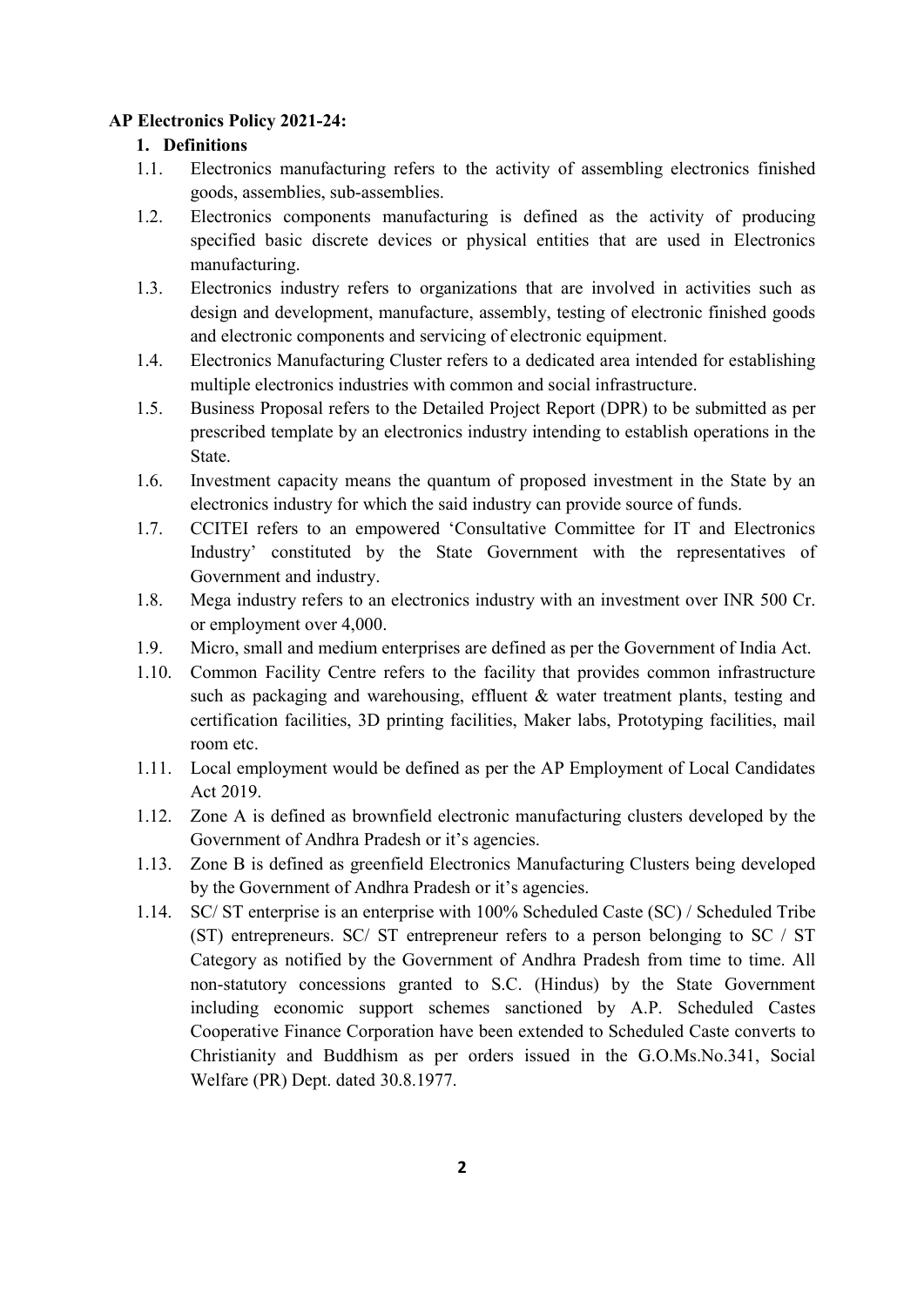- 1.15. BC enterprise is an enterprise with 100% Backward Class (BC) entrepreneurs. BC entrepreneur refers to a person hailing from Andhra Pradesh and belonging to BC Category as notified by the Government of Andhra Pradesh from time to time.
- 1.16. Women enterprise is an enterprise with 100% women entrepreneurs.
- 1.17. Industrial Area Local Authority (IALA) is a body to promote local self-governance of industrial areas involving the taxpayer's community in the notified industrial areas in the management/ maintenance of such industrial areas.

#### **2. Context**

Globally, consumption of electronic devices in every sphere of life, ranging from consumer electronics to industrial, automotive, defense and aerospace applications has been increasing at a rapid pace. In this context, Electronics manufacturing has become one of the fastest growing manufacturing industries in the world with a global production of about USD 2 Trillion in 2017-18.While traditionally countries such as China, South Korea and Taiwan have led the manufacturing output, the fast-changing trade equations between major economies worldwide are seeing investments flowing into countries such as India, Malaysia, Thailand and Vietnam.

The Indian market for electronics goods stood at USD 118.2 Billion in the year 2018-19 and is expected to quadruple to USD 400 Billion by 2025, driven by growth in income levels and higher disposable incomes. Mobile phones, Industrial electronics, Strategic electronics are some of the major sub-sectors in electronics with growth potential in India. The Electronics System Design and Manufacturing (ESDM) sector currently provides employment to about 20 lakh people in the country and the Government of India in its National Policy for Electronics, 2019 highlighted the strategic importance of electronics manufacturing and set a target to produce 1 billion mobile handsets by 2025.

#### **3. Advantage Andhra Pradesh**

Andhra Pradesh is strategically located on the Southeast coast of India and is a natural gateway to East & Southeast Asia. The State has a population of 49.3 million, accounting for 4 percent of India's population. Andhra Pradesh is a naturally conducive destination for Electronics manufacturing industry owing to its logistics infrastructure comprising of 5 operational ports, 6 operational airports, and excellent road and rail network which facilitate smooth inward and outward freight. The State also has 40,000 acres of land bank and provides 24x7 reliable, quality power and water to the industry. The State is developing two industrial corridors, namely Vizag-Chennai Industrial Corridor (VCIC) and Chennai-Bengaluru Industrial Corridor (CBIC). Both VCIC and CBIC are being developed with 4 nodes each at strategic locations with access to all critical infrastructures. Andhra Pradesh is the easiest State to do business and has been ranked 1st in World Bank's and Government of India's Ease of Doing Business ranking in the previous three ranking editions.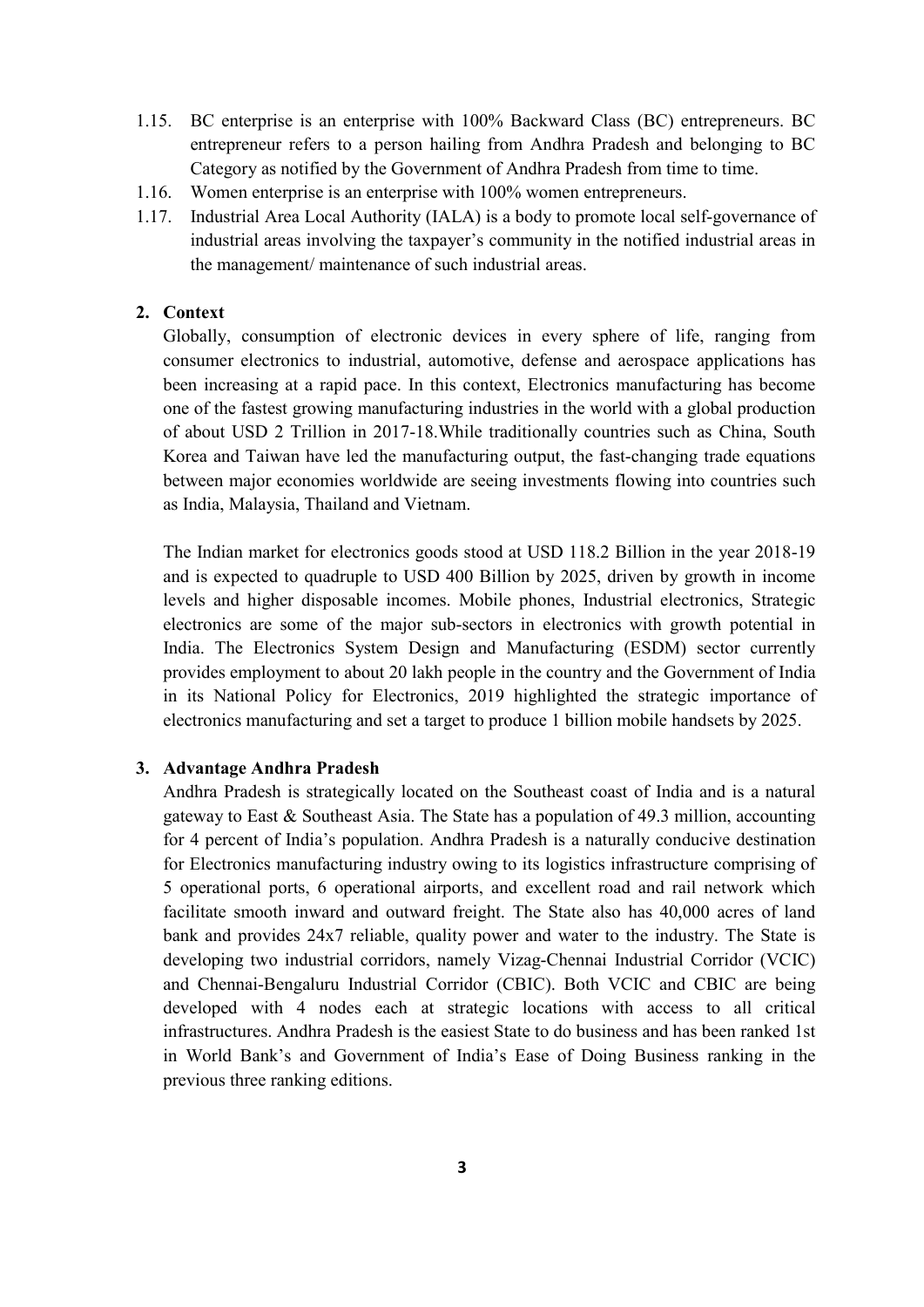Electronics manufacturing sector is poised for rapid growth in Andhra Pradesh. The State is consistently featuring in the top 3 destinations in India for mobile manufacturing. Major global firms have started operations in the State and the State is also receiving multiple investment proposals for setting up of electronics manufacturing firms. Moreover, the State's electronics exports are starting to rise, with the State clocking USD 70 million exports in 2018-19 alone.

Andhra Pradesh is also home to highly skilled technical resources with a host of premier government institutes such as IIT, IIIT, IIM, IISER, JNTU, SV University, Andhra University and IIDT in addition to Industrial Training Institutes (ITIs) that impart manufacturing related skill among the youth. Further, the State is well located close to major consumption centers such as Chennai, Bengaluru, Visakhapatnam and Hyderabad thereby enabling manufacturers to reduce their cost of supply to the market.

#### 4. **Vision**

The Government of Andhra Pradesh is committed to developing the State in a holistic manner. This policy envisions *"Transforming the State of Andhra Pradesh into a preferred investment destination for the Electronics sector while focusing on backward integration of the manufacturing value chain, moving beyond assembly operations".*

The State will also endeavor to work with the Government of India to align the State's initiatives and incentive schemes with those of Government of India and leverage underlying synergies.

#### **5. Objectives**

The policy aims to create large scale direct employment and create a robust Electronics ecosystem during the policy period, by way of:

- 5.1. Focus on upstream value chain
- 5.2. Creating large scale employment in the thrust areas of Mobile phones, Consumer electronics, Industrial electronics, Electronics components and Strategic electronics.
- 5.3. Creating a robust infrastructure for the Electronics manufacturing industry in the form of Electronics Manufacturing Clusters along with plug and play manufacturing sheds
- 5.4. Capitalizing on growth in domestic consumption
- 5.5. Creating industry ready talent pool and fulfilling demand for skilled human resource
- 5.6. Focusing on fast growing sub-sectors such as mobile phones, consumer electronics, strategic electronics across traditional assembly and electronic component manufacturing including batteries, screens, camera modules, Printed Circuit Boards (PCBs) among many others
- 5.7. Promoting innovation and R&D in the industry and ensuring continuous technology up gradation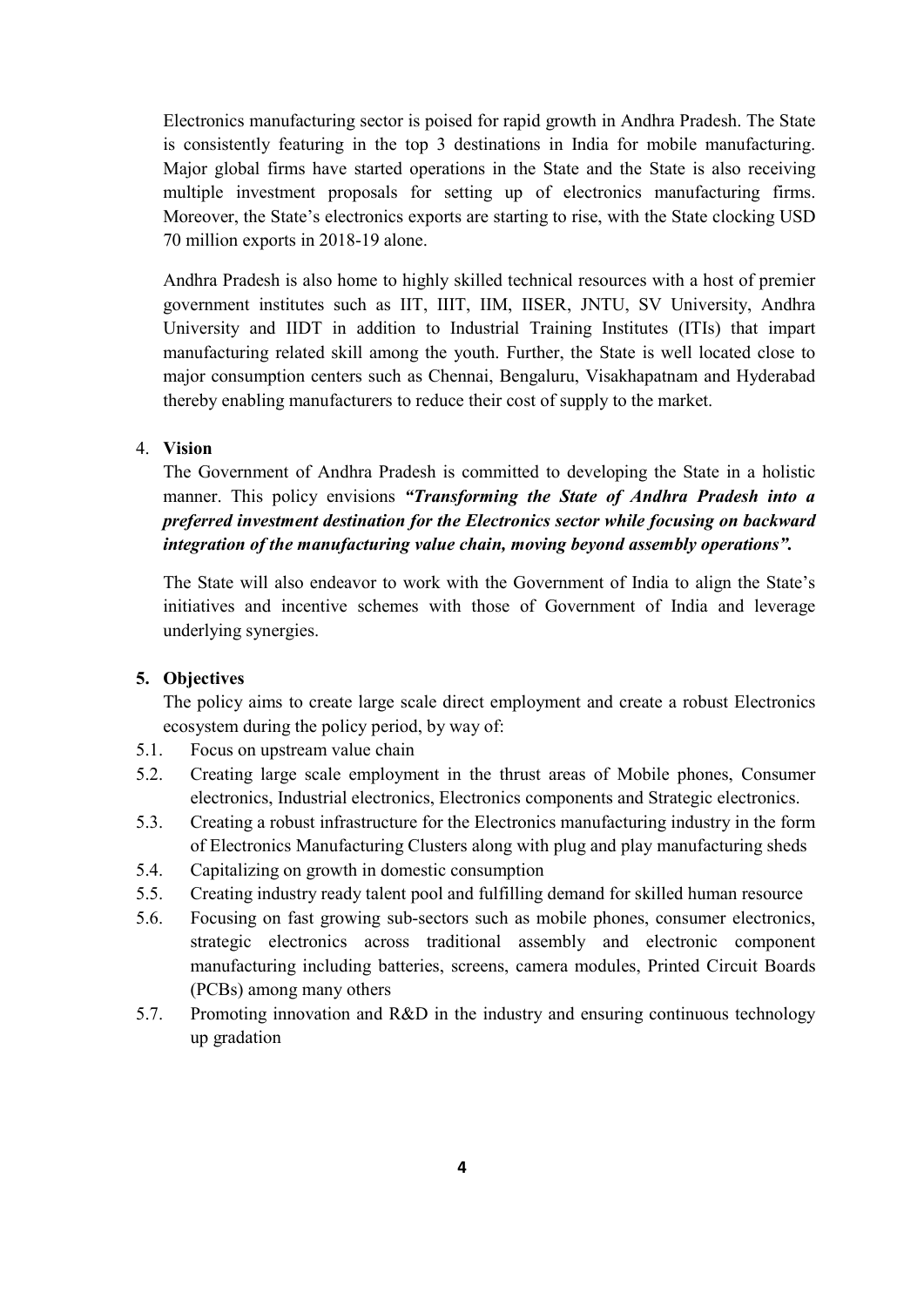#### **6. Policy validity**

The policy will be valid from 1st April 2021 until 31st March 2024, unless superseded by a new policy or by a modification to this policy. The policy supersedes the previous Electronics policies, along with their amendments and addendums.

#### **7. Interventions for growth of Electronics manufacturing ecosystem**

#### **7.1. Electronics Manufacturing Clusters**

The IT,E&C Dept., through a designated nodal agency, shall build new Electronics Manufacturing Clusters (EMCs) in the State, offering the best in class Electronics manufacturing infrastructure coupled with other resources critical to the growth of the Electronics manufacturing industry. Additionally, the department shall explore the development of sub-sector specific parks and MSME parks for Electronics manufacturing wherever feasible.

#### **7.2. Land allotment for Electronics industry**

Land allotment to Electronics industry shall be done by a designated agency only on the recommendations of CCITEI.

#### **7.3. Land usage**

Mixed purpose land usage will be allowed up to 25 percent of the developed land allotted towards employee housing/ recreation.

#### **7.4. Ready to occupy infrastructure**

The IT,E&C Dept. shall initiate the creation of manufacturing sheds with all critical common infrastructure to enable fast track commencement of operations for Electronics manufacturing firms.

#### **7.5. Water Incentive:**

Water cost and availability of large quantities of water are crucial for electronics manufacturing. The IT,E&C department shall strive to bring down the cost of water supply in EMCs so as bring down the water tariff to the extent possible.

#### **7.6. Common Facilities Centers (CFCs)**

The Government will undertake steps to utilize available Government of India (GoI) schemes to develop CFCs in identified Electronics manufacturing hubs in the State.

#### **7.7. Effluent Treatment:**

Electronics manufacturing entails generation of harmful effluents which can have harmful effects to both people and environment in the surroundings. Additionally, manufacturing firms must invest costly equipment in order to treat these effluents and any other harmful solid waste. The IT,E&C Department will work with APIIC and Andhra Pradesh Environment Management Corporation (APEMC) to manage, treat and dispose all harmful effluents. The department will also ensure that the waste treatment is offered as a service at the lowest cost possible in all EMCs.

#### **7.8. Public Private Partnership (PPP) model for creation of Electronics infrastructure**

Wherever possible the State will endeavor to develop Electronics manufacturing infrastructure such as Electronics Manufacturing Clusters, Common Facility Centers,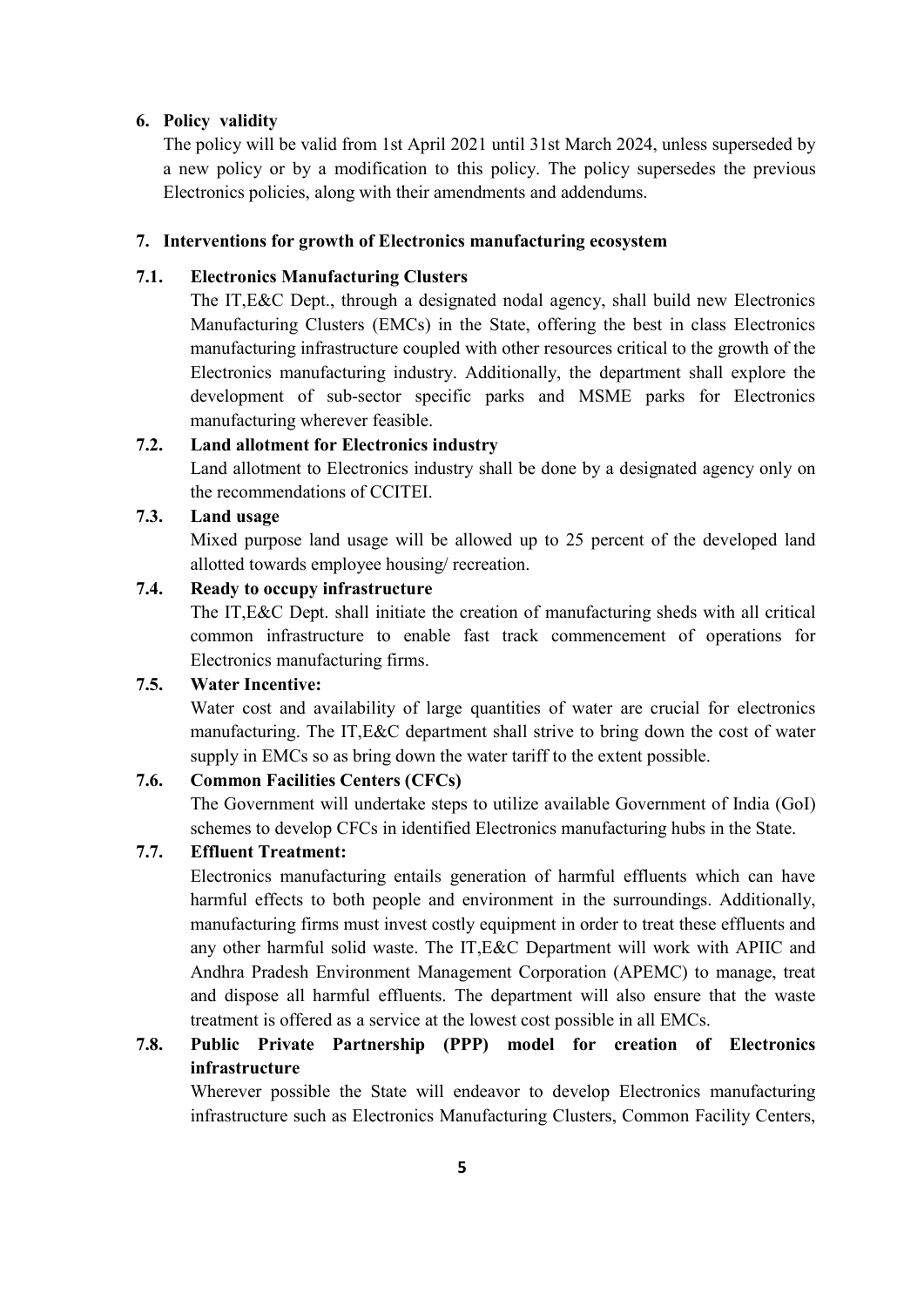ready-to-occupy infrastructure through a transparent Public Private Partnership model. Such a model would be governed by the following principles:

- i. IT,E&C department, through a designated nodal agency, will select a suitable partner for each project, to be a developer or a consortium of developers and industry players.
- ii. Such selected partner will be responsible to bring in the necessary investment for the creation of infrastructure and in turn market the facilities wherever applicable.
- iii. Relaxation to AP Building Rules would be considered, subject to the payment of City Level Infrastructure Impact Fee and clearances from Fire Services or any appropriate authority and conformance to National Building Code and statutory regulations.

#### **7.9. Skill development centers**

The Government of Andhra Pradesh is setting up 30 skill development centers and a high-end IT skills university. The IT,E&C department will work with the Department of Skill Development as well as industry to leverage synergies and create large-scale industry ready talent pool for the Electronics manufacturing sector.

#### **7.10. Trade linkages**

The IT,E&C Dept. will organize trade linkages between countries by means of facilitating delegations from the State to visit leading Electronics manufacturing hubs globally, and hosting delegations from global Electronics manufacturing ecosystems in the State.

#### **7.11. Research Hub and Funding**

An R&D hub will be established in the State to take advantage of the existing education ecosystem and create a culture of innovation through prototyping labs and testing centers. The Government will strive to establish a research and development (R&D) fund for the growth of R&D activities.

#### **8. Business process reforms**

#### **8.1. Deemed Industrial Area Local Authority (IALA) approval for EMCs**

A deemed IALA approval would be given to the new EMCs in the State so that Electronics manufacturing units within these areas can commence operations immediately after getting an online acknowledgement by submitting a 'declaration of intent' with a condition to formalize all the approvals within 3 years.

#### **8.2. Approvals**

The government aims to cut down complexity for the industry in moving from the initial planning phase to operationalization phase by bringing various reforms in land allotment, incentives approval, provision of infrastructure, permissions for commencement of operations and processing of incentive claims, through a dedicated investment portal.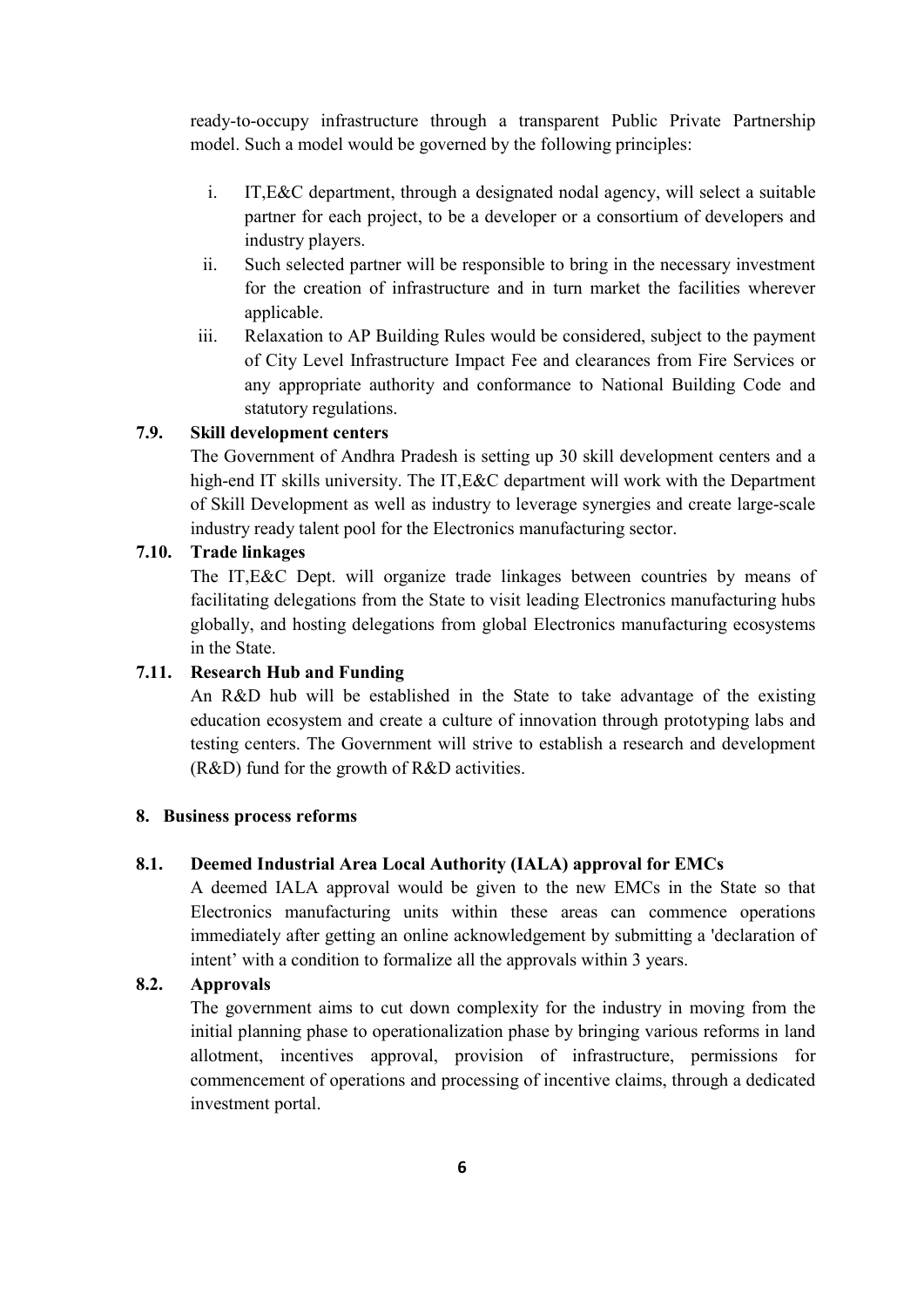For this, the Policy outlines the following measures:

- 8.2.1. White and green category Electronics industry units will be provided with deemed approvals in notified EMCs with a condition to formalize all approvals within 3 years.
- 8.2.2. Comprehensive investment portal to handle all project applications, permissions and incentive claims.
- 8.2.3. All land allotments and incentive approvals within the framework of policy to be decided by IT,E&C Dept. for firms under the Electronics industry.
- 8.2.4. Electronics Manufacturing Clusters to have all critical infrastructure till the boundary of the site.
- 8.2.5. Dedicated project teams will provide internal infrastructure in land sites within 60 days from purchase of land.
- 8.2.6. FSI norms would be relaxed within Electronics Manufacturing Clusters, subject to payment of prescribed premium.
- 8.2.7. Only investors seeking incentives beyond the scope of Policy to go through the Government route.

#### **8.3. Statutory exemptions**

- 8.3.1. General permission shall be available for 3-shift operations with women working in the night, subject to the Electronics industries taking the prescribed precautions in respect of safety and security of employees.
- 8.3.2. Electronics industries/ Electronics Manufacturing Clusters are declared as essential services under AP Essential Services Maintenance Act.
- 8.3.3. Industrial infrastructure at competitive rates
- 8.3.4. IT,E&C department shall strive to offer infrastructure such as land and ready-to-use factory sheds to industry at competitive rates.
- 8.3.5. The extent of land allotment/ plug and play factory sheds to industrial units in notified EMCs and their cost and rentals respectively shall be as approved by CCITEI.
- 8.3.6. The land allotment agency shall adhere to such approvals of CCITEI with respect to the notified EMCs across the State.

#### **9. Fiscal Incentives under the Policy (For Zone A and Zone B)**

#### **9.1. For Zone A and Zone B**

#### **9.1.1. Stamp duty**

• Reimbursement of 100 percent stamp duty, transfer duty, and registration fee paid on sale/lease deeds on the first transaction only.

#### **9.1.2. Investment subsidy**

- 20 percent of Fixed Capital Investment (FCI) up to INR 20 Cr. for Electronics industries.
- 25 percent of Fixed Capital Investment (FCI) up to INR 25 Cr. for Electronics industries categorized as SC/ ST/ BC/ Women enterprises.

#### **9.1.3. SGST reimbursement**

- 100 percent net SGST reimbursement for a period of 8 years.
- **9.1.4. Power tariff (Only for Zone A)**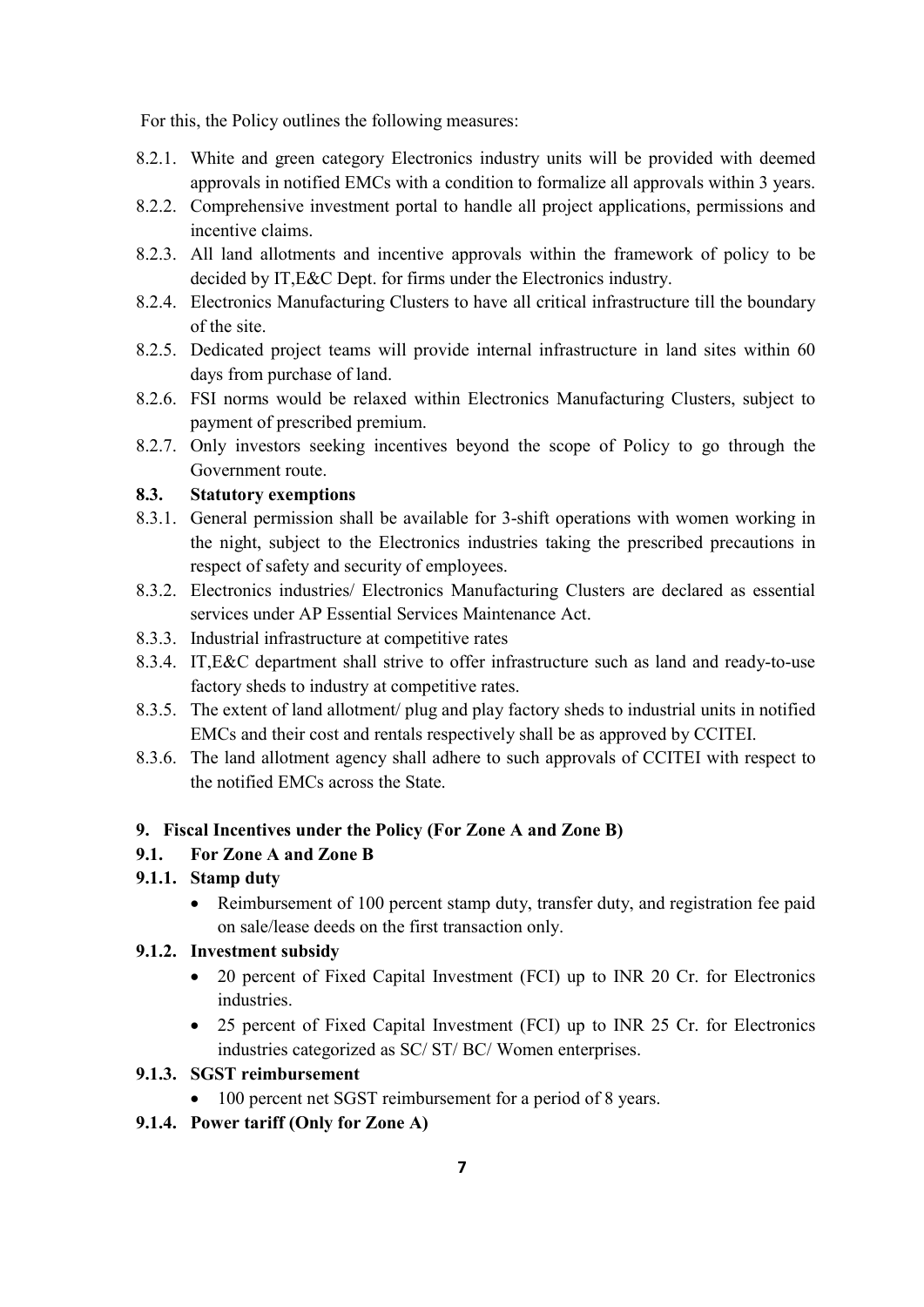- 24x7 uninterrupted power supply.
- Fixed power cost reimbursement of INR 1.00 per unit for a period of 5 years from the date of commencement of commercial production.
- Fixed power cost reimbursement of INR 1.50 per unit for a period of 5 years from the date of commencement of commercial production for electronics industries categorized as SC/ ST/ BC/ Women enterprises.
- 9.2. **Additional incentives in Zone B**: For firms setting up in Zone B, the below incentives will be provided additionally:

#### **9.2.1. Power tariff**

- 24x7 uninterrupted power supply.
- The power tariff shall be invoiced at competitive rates of INR 4.50 per unit.

#### **9.2.2. Logistics subsidy**

- Reimbursement of 25 percent of cost incurred on domestic transport up to a sum of INR 50 lakh per annum for 5 years.
- Given increased interest by global Electronics industry firms in relocating their existing plants to India, as a special consideration, a reimbursement of 50 percent of cost incurred on import of manufacturing equipment, up to a sum of INR 2 Cr. shall be offered.

#### **9.2.3. Interest subsidy:**

• To provide interest subsidy on term loan  $\omega$  5 percent up to INR 1.50 Cr. per year for a period of 5 years.

#### **10. Production Linked Incentive (PLI) Scheme**

The Electronics industries setting up operations in Zone B in the State as defined and qualifying for the PLI scheme as per its eligibility threshold criteria may opt for incentives under the scheme.

#### **10.1. Eligibility threshold criteria**

Companies investing at least INR 100 Cr. or employment of 1,000 after date of notification of the policy shall be eligible for incentives under the scheme. Further, the list of specified items eligible for the scheme shall be listed in the operating guidelines to be released separately.

#### **10.2. Financial incentive**

The scheme shall extend an incentive of up to 5 percent on annual incremental sales (over base year) of goods manufactured in Andhra Pradesh and covered under target segments, to eligible companies, for a period of 10 years subsequent to the base year. Only the FCI invested after date of notification of the policy shall be considered.

#### **10.3. Base year**

Financial Year 2021-22 shall be treated as the base year for computation of incremental investment and incremental sales of goods manufactured in Andhra Pradesh. Incentives under the scheme shall be applicable from 01.04.2022.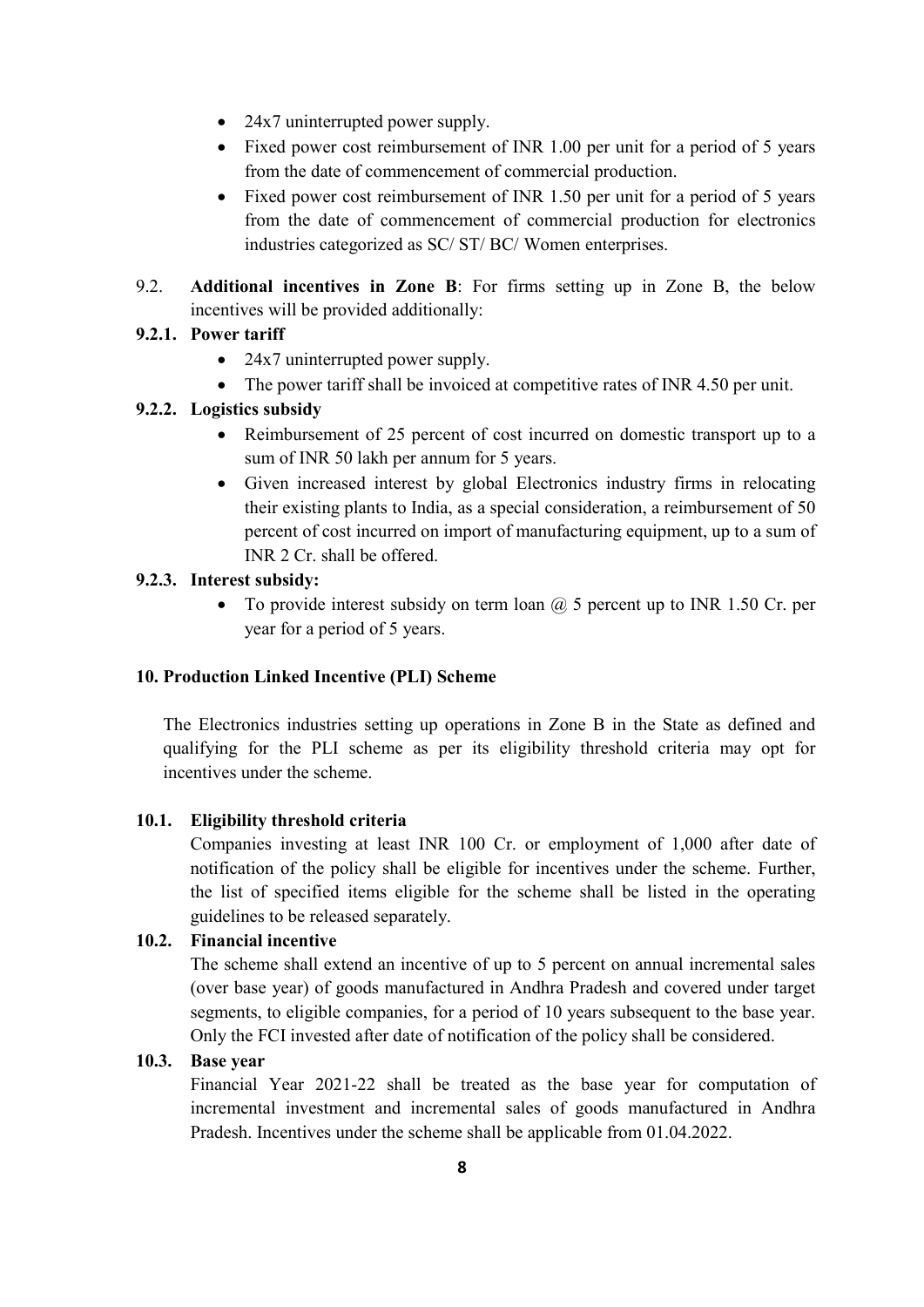#### **11. Administration of incentives**

- 11.1. The incentives in the policy are intended to incentivize and encourage new investments and activities that would otherwise have struggled to happen or not materialized.
- 11.2. The incentives proposed herein are applicable to Electronics industry firms setting up operations in EMCs developed by any agency of Government of Andhra Pradesh.
- 11.3. The overall incentives will be capped to a maximum of 50% of FCI in Zone A and 100% of FCI in Zone B.
- 11.4. The investors eligible for PLI scheme may also choose customized package of incentives that are a mix of incentives under PLI scheme and other fiscal incentives on operational expenses as provided in para 9 of this document.
- 11.5. The incentive disbursement under the policy shall be limited to a maximum of 10% of FCI in each financial year.
- 11.6. Only the investment and employment generated after the date of notification of the policy shall be considered.
- 11.7. Incentives will be disbursed only after successful realization of the year on year committed employment and investment as per the DPR provided by the investor.
- 11.8. The incentives listed herein would be available to companies setting up operations in Andhra Pradesh for the first time and to the expansions of existing companies, unless the same has been claimed earlier.
- 11.9. The disbursement of incentive to the eligible enterprises shall be disbursed within 6 months from the date of issue of the order.

#### **12. Customized incentive package**

#### **12.1. Customized incentive package:**

The companies which are approved under the customized package of incentives shall be eligible to claim only such approved incentives. In order to be eligible under this package, the Electronics manufacturing unit/ company has to generate an employment of more than 4,000 people or invest INR 500 Cr. or above in the State.

#### **12.2. Special incentive package for Semiconductor and LCD fabs:**

The Government of Andhra Pradesh will work with large investors with an investment over INR 7,500 Cr. (USD 1 Billion) to create a global fab manufacturing destination. The government will make efforts to not only fast track such investment proposals through a special committee setup but also ensure that these investors are ensured infrastructure and skilled manpower in a rapid manner.

#### **13. Encouraging State manufacturing firms in AP Government projects**

13.1. Preferential Market Access

Preference shall be given to Electronics industry operating in Andhra Pradesh as per the directions of Government from time to time.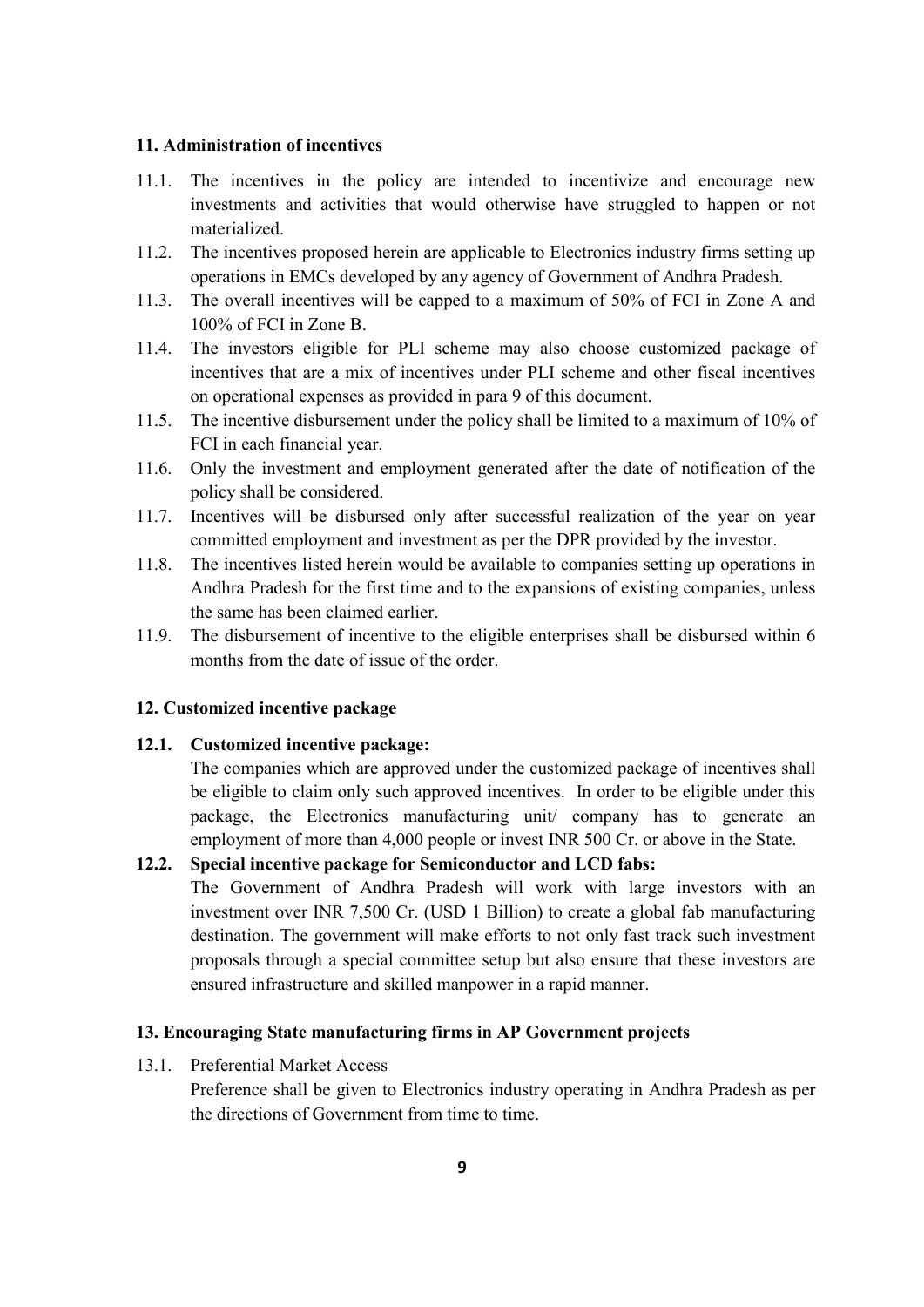#### **14. Governance of the Policy**

- 14.1. Andhra Pradesh Electronics & Information Technology Agency (APEITA) will act as a nodal agency for implementing the Policy.
- 14.2. Further, CCITEI shall be responsible for the following aspects of implementing the Policy:
- 14.2.1. Eligibility of firms as Electronics manufacturing or component manufacturers
- 14.2.2. Incentive approval and administration
- 14.2.3. Land allotment including extent of land
- 14.2.4. Settling any ambiguity in interpretation of the policy
- 14.2.5. Other aspects as approved by the Government
- 14.3. A steering committee under the chairmanship of the Chief Secretary shall be constituted for classification of upcoming EMCs in the State as Zone A or Zone B.
- 14.4. The detailed operating guidelines for the Policy shall be published separately.

The IT,E&C Department shall issue appropriate operational guidelines for the implementation of the Policy with prescribed procedure for claiming the incentives.

#### **(BY ORDER AND IN THE NAME OF THE GOVERNOR OF ANDHRA PRADESH)**

#### **G.JAYA LAKSHMI PRINCIPAL SECRETARY TO GOVERNMENT**

To:

All the Departments of Secretariat Spl. CS, Industries & Commerce Department, Government of Andhra Pradesh The Commissioner and I.G., Stamps and Registration, Hyderabad The Vice Chairman and Managing Director, APIIC, Hyderabad The Director, Industries& Commerce, Andhra Pradesh The Executive Director, APIIC, Andhra Pradesh The Commissioner, Information and Public Relations, Andhra Pradesh The Member Secretary, A.P. Pollution Control Board, Andhra Pradesh The Chairman & MD, AP TRANSCO The Managing Director, APCPDCL/EPCPDCL /SPCPDCL/NPCPDCL The Commissioner, Labour, Andhra Pradesh The Vice Chairman, VUDA/TUDA/VGTMUDA All the District Collectors & Magistrates, Andhra Pradesh All the Municipal Commissioners, Andhra Pradesh The Development Commissioner, VSEZ, Visakhapatnam The Director, STPI, Andhra Pradesh The President, MAIT/CII/ELCINA/ISA/ICA The President, ELIAP, Andhra Pradesh The President, ITAAP, Andhra Pradesh The Regional Director, NASSCOM, Andhra Pradesh